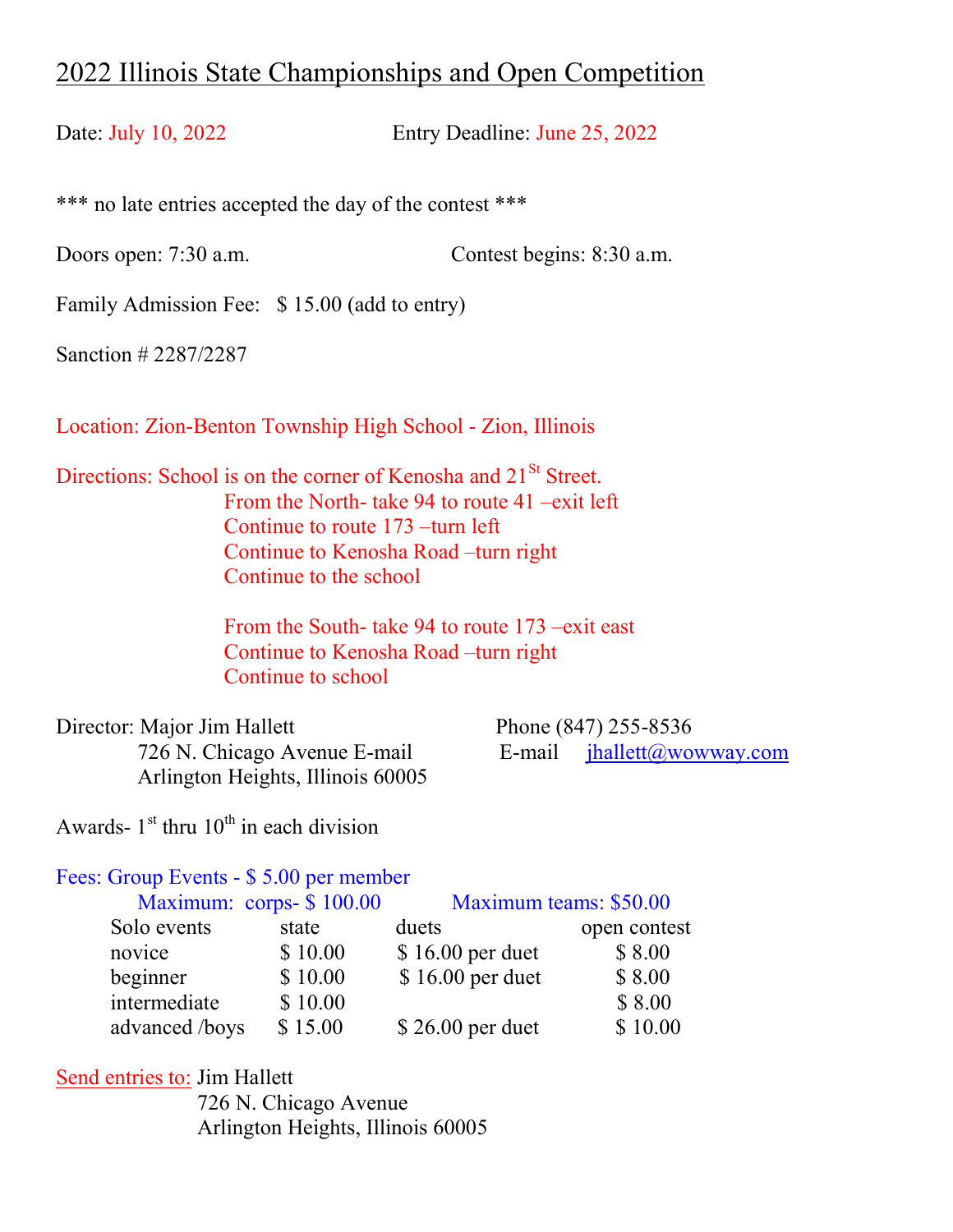### State Individual Competition

| <b>Name</b>                      | <b>Competition Age</b> |
|----------------------------------|------------------------|
| Address                          | Telephone              |
| City-state-zip                   | E-mail                 |
| <i><u><b>Instructors</b></u></i> |                        |

| State Solo Competition-circle appropriate divisions |  |  |
|-----------------------------------------------------|--|--|

| Divisions: all solo events 0-6, 7-9, 10-12, 13-15, 16+ |     |     |     |     |      |  |
|--------------------------------------------------------|-----|-----|-----|-----|------|--|
| solo                                                   | nov | beg | int | adv | boys |  |
| x strut                                                | nov | beg | int | adv |      |  |
| basic strut                                            | nov | beg |     | adv |      |  |
| modeling                                               | nov | beg | int | adv |      |  |
| two baton                                              | nov | beg |     | adv |      |  |
| three baton                                            |     |     |     | adv |      |  |
| rhythmic twirl                                         |     |     |     | adv |      |  |
| duets                                                  | nov | beg |     | adv |      |  |
| duet members                                           |     |     |     |     |      |  |

# open competition-circle appropriate divisions

| solo       | nov | beg | int | adv | boys |
|------------|-----|-----|-----|-----|------|
| x strut    | nov | beg | int | adv |      |
| flag       |     |     |     | adv |      |
| show twirl |     |     |     | adv |      |

collegiate